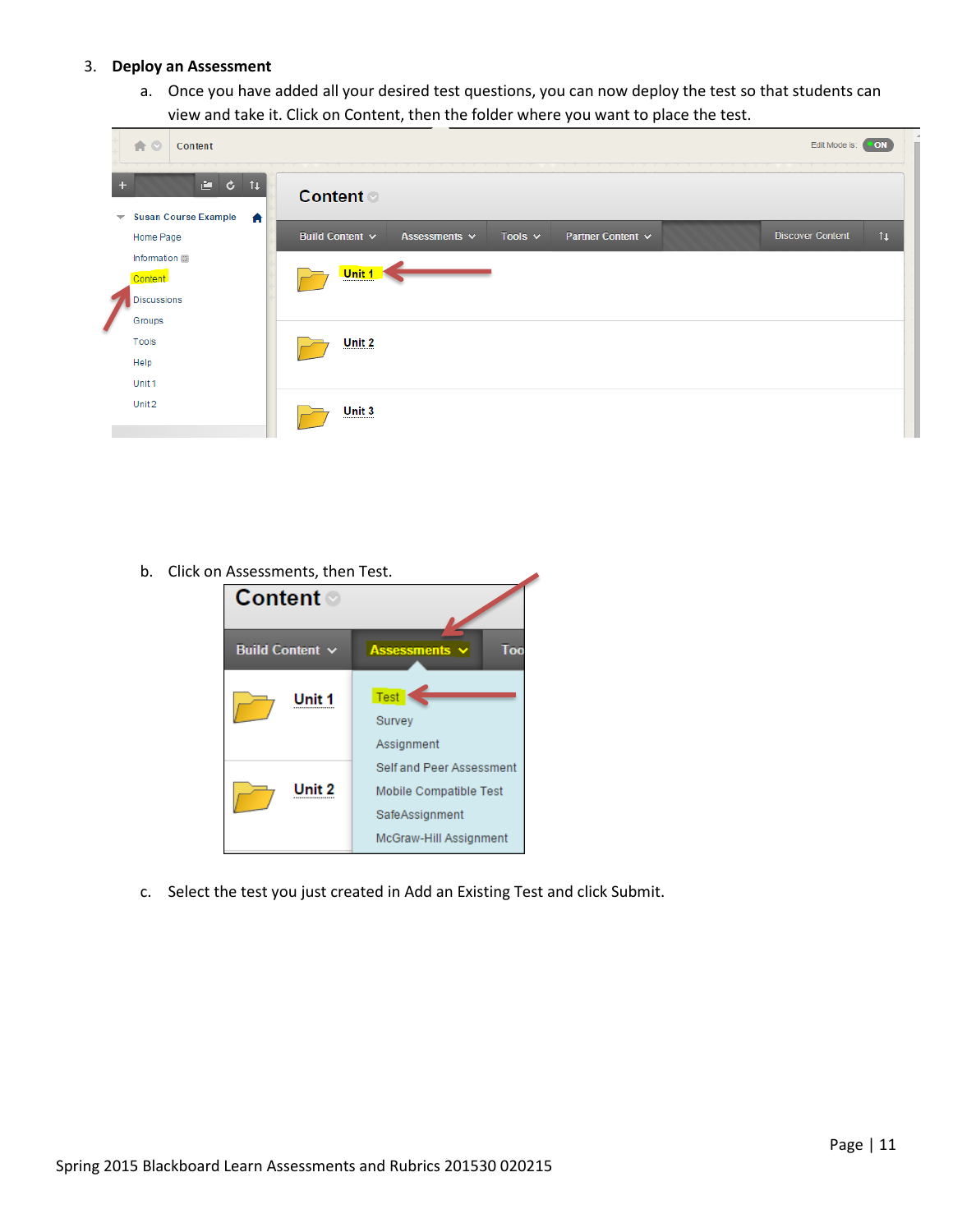

d. You can edit the test name or add an optional description.

| . Test Information              |               |  |  |
|---------------------------------|---------------|--|--|
| -x- Name                        | Test 1        |  |  |
| Choose Color of Name            | <b>Black</b>  |  |  |
| <b>Content Link Description</b> |               |  |  |
| T T T<br>Arial                  | 3 (12pt)<br>▼ |  |  |

e. Select Yes to make the test available to students. You also have the option to Force Completion so that students have to finish in one sitting. Also available is a timer so that students have to finish in an allotted amount of time. If you want the test to auto-submit once the maximum time allotted has been reached, click Auto-Submit to ON.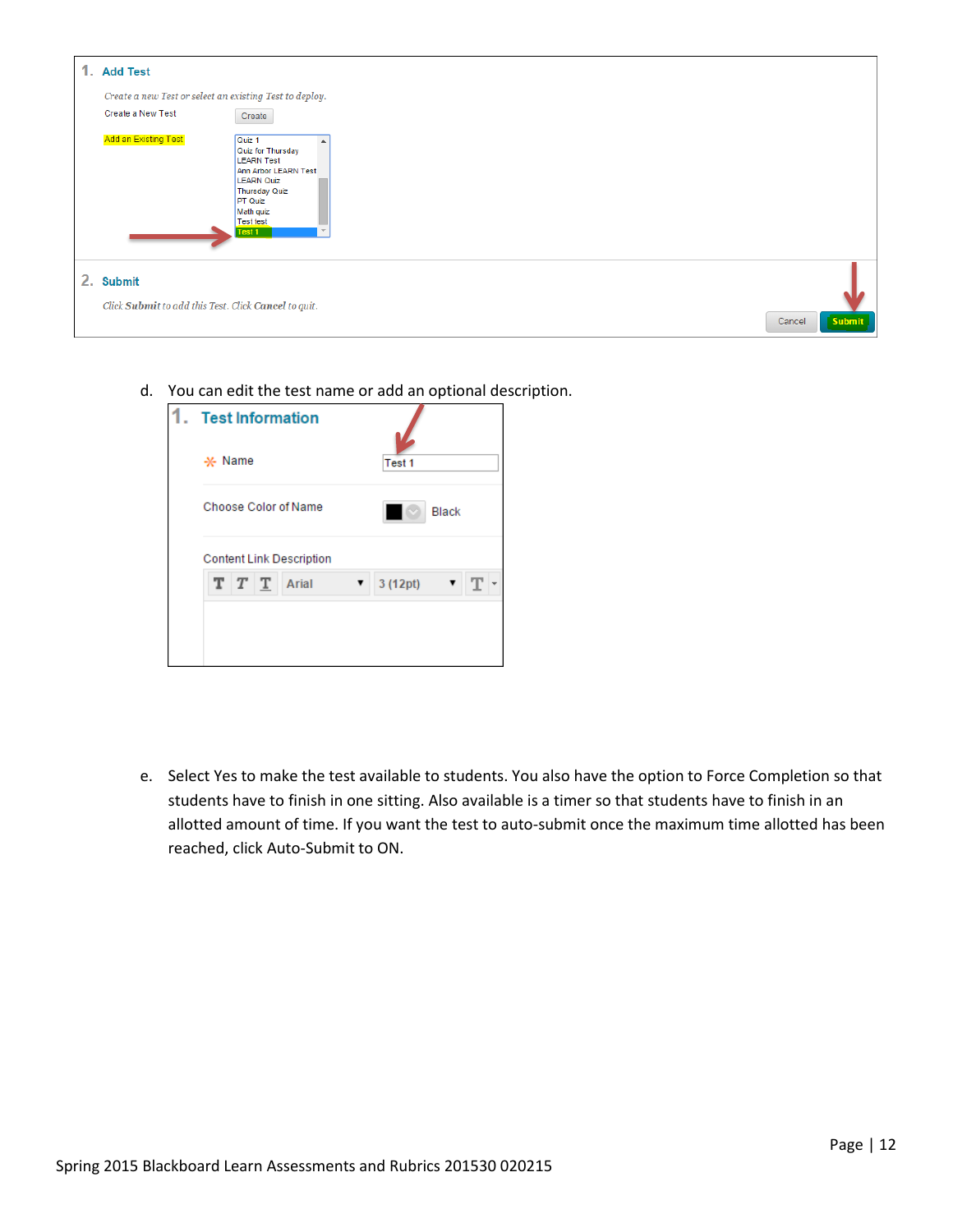| 2. Test Availability                                                                                                                                                                                        |
|-------------------------------------------------------------------------------------------------------------------------------------------------------------------------------------------------------------|
| <b>Make the Link Available</b><br><mark>Yes</mark> ∩ No                                                                                                                                                     |
| Add a New Announcement for this $\bigcirc$ Yes $\circledast$ No<br>Test                                                                                                                                     |
| Multiple Attempts<br>Allow Unlimited Attempts<br>Number of Attempts                                                                                                                                         |
| <b>Ø</b> Force Completion<br>Once started, this test must be completed in one sitting.                                                                                                                      |
| <b>Set Timer</b><br>Set expected completion time. Selecting this option also records completion time for this Test.                                                                                         |
| Minutes<br>60<br>Auto-Submit<br>$\circledcirc$ OFF $\circledcirc$ ON<br>OFF: The user is given the option to continue after time expires.<br>ON: Test will save and submit automatically when time expires. |

f. Choose the date you want the test to be opened and closed to students. You can also add an optional password.

| 匾<br>Display After 12/05/2014<br>08:45 AM<br>Enter dates as $mm/dd/yyyy$ . Time may be entered in any increment. |  |  |  |  |  |  |
|------------------------------------------------------------------------------------------------------------------|--|--|--|--|--|--|
| 匾<br>Display Until 12/05/2014<br>08:46 AM<br>Enter dates as $mm/dd/yyyy$ . Time may be entered in any increment. |  |  |  |  |  |  |
| Password<br>Require a password to access this Test.                                                              |  |  |  |  |  |  |

g. Enter a Due Date and time, and select whether or not students are allowed to take the test after the due date.



h. You can select when you want test results to be shown to students. You can also select what answers should be shown and if incorrect questions should be marked.